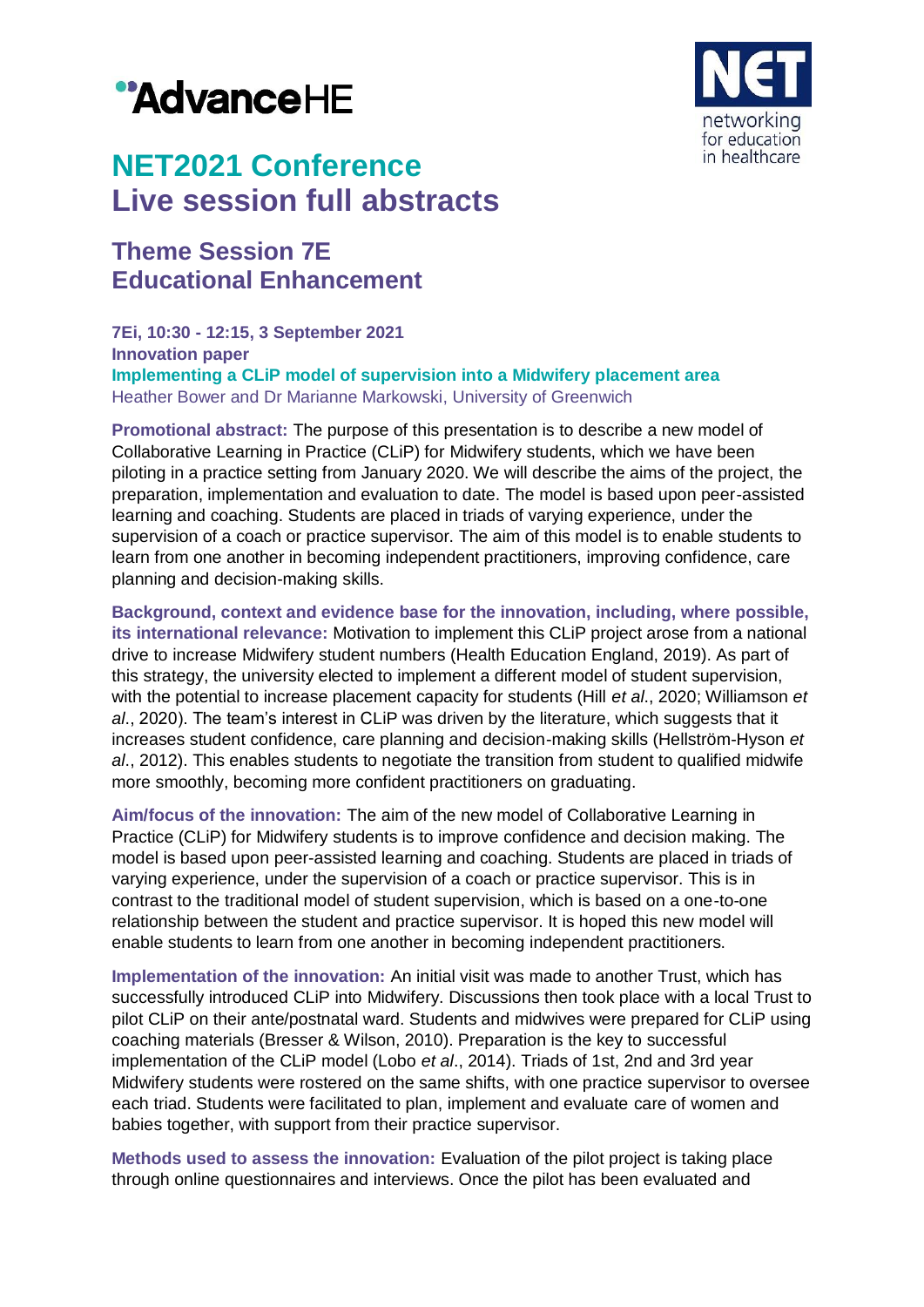adapted according to the findings, it is anticipated that the CLiP model of supervision will be introduced into the postnatal ward in the other hospital in the Trust. Formal evaluation on both sites will take place before deciding whether this is a model of student supervision that could be expanded to other units in London and the South East. There is interest from other universities and Trusts providing Midwifery education as CLiP has potential to increase capacity in maternity wards.

**Key findings:** Evaluation of the pilot project is at an early stage. However, early results suggest that there are benefits to the senior students who are acting as role models and facilitating teaching, thereby increasing their self-confidence. There are also benefits to the junior students in learning through peer-assisted teaching from their senior colleagues. Further survey responses and interview data will be available in the next few months and findings will be discussed in the conference presentation.

**Three key points to indicate how your work contributes to knowledge development within the selected theme:**

- CLiP is a potentially innovative way of improving student confidence, decision making and independence.
- CLiP enables students to engage in peer learning/teaching, which has been demonstrated to strengthen their own learning.
- CLiP has the potential to increase Midwifery student placement capacity, particularly in the ante/postnatal ward.

#### **References:**

Bresser, F. & Wilson, C. (2010) 'What is Coaching?' In: Passmore, J. (ed) *Excellence in Coaching* 1-25. London, Kogan Page.

Health Education England (2019) Maternity Workforce Strategy: Transforming Maternity Services. Available at: [https://www.hee.nhs.uk/our-work/maternity/maternity-workforce](https://www.hee.nhs.uk/our-work/maternity/maternity-workforce-transformation-strategy)[transformation-strategy.](https://www.hee.nhs.uk/our-work/maternity/maternity-workforce-transformation-strategy)

Hellström-Hyson, E., Mårtensson, G. & Kristofferzon, M.L. (2012) 'To take responsibility or to be an onlooker. Nursing students' experiences of two models of supervision.' *Nurse Education Today*, 32(1), 105-110.

Hill, R., Woodward, M. & Arthur, A. (2020) 'Collaborative Learning in Practice (CLIP): Evaluation of a new approach to clinical learning.' *Nurse Education Today*, 85, 104295.

Lobo, C., Arthur, A. & Lattimer, V. (2014) 'Collaborative Learning in Practice (CLiP) for pre registration nursing students.' Paper given at CLiP conference, University of East Anglia, 18.9.14.

Williamson, G.R., Plowright, H., Kane, A., Bunce, J., Clarke, D. & Jamison, C. (2020) 'Collaborative Learning in Practice: A systematic review and narrative synthesis of the research evidence in nurse education.' *Nurse Education in Practice*, 102706.

**Keywords:** Collaborative Learning, Peer Assisted Learning.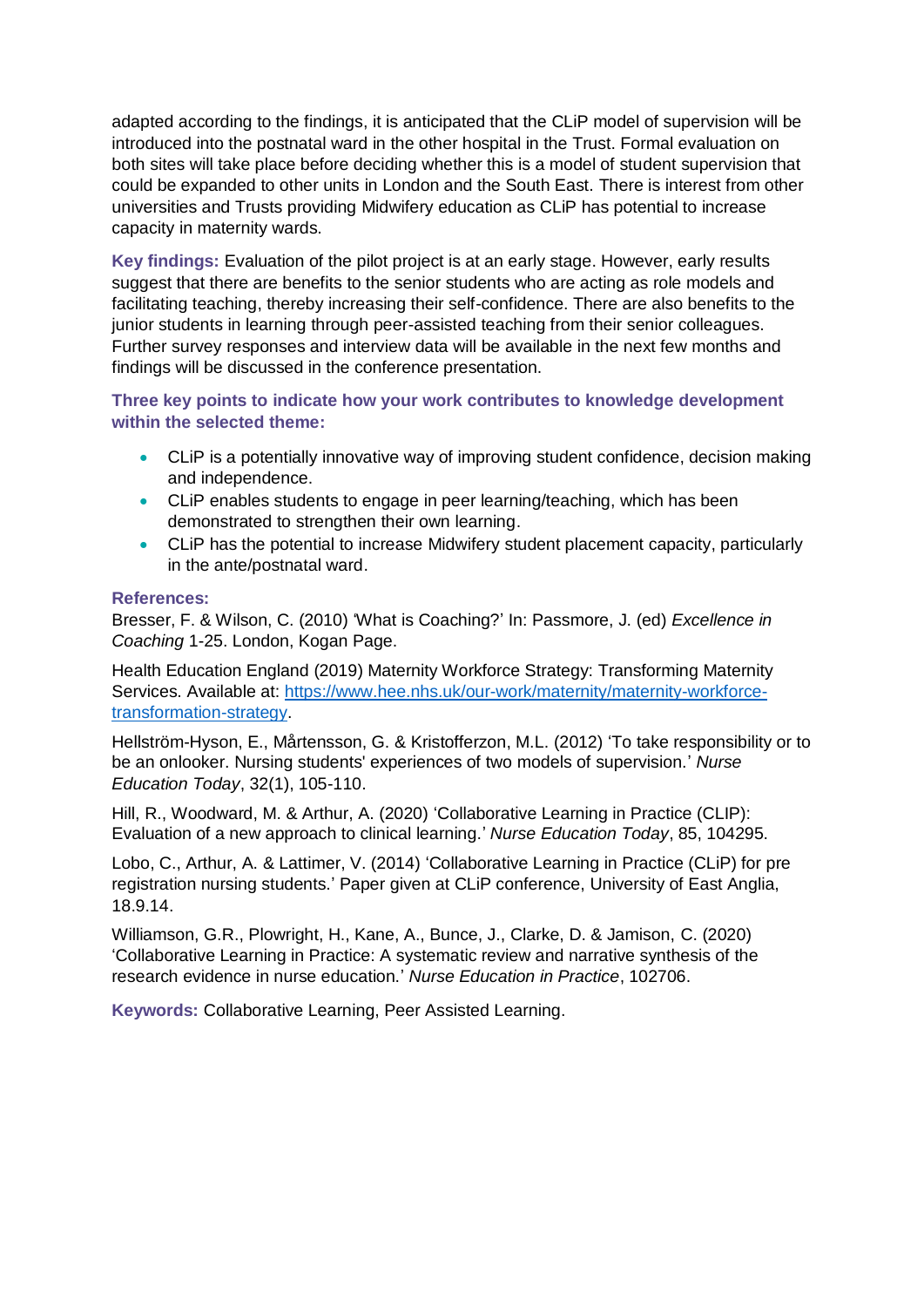#### **7Eii, 10:30 - 12:15, 3 September 2021 Research paper**

#### **'Placement' recovery and re-imagination: Scaling up the Peer Enhanced E-Placements (PEEP) model**

Dr Lisa Taylor, University of East Anglia and Professor Gilly Salmon, Education Alchemist Ltd

**Promotional abstract:** The online Peer Enhanced E-Placement (PEEP) was created in response to the COVID-19 placement suspensions. Based on strong pedagogy and evaluation, it is now widely adopted across multiple health and social care professions. A three-stage online PEEP acquisition package was developed, to enable practice education teams to customise the model for their own students. An action research project is building the evidence base for ways of rapid customisation, adoption, and the wider impact of the PEEP model. The results of the research and recommendations for the future of the PEEP will be presented.

**Background, including underpinning literature and, wherever possible, the international relevance of the research:** Practice education can be achieved using alternative models of delivery, however evaluation is important. The Peer Enhanced E-Placement (PEEP) was created in response to the COVID-19 placement suspensions (Taylor, 2020). Strong pedagogy (Salmon, 2011), rich in-depth learning, and placement capacity generation, rapidly led to PEEP's widespread desirability as a model of practice education. The PEEP Acquisition Package enables Higher Education/practice setting placement teams to customise a PEEP (Taylor & Salmon, 2020). To date more than 60 teams, across 15 health and social care professions have completed a PEEP acquisition package, creating the potential for over 13,000 weeks of practice placements.

**Aim(s) and/or research question(s)/research hypothesis(es):** The aims of the research were to build the evidence base for the PEEP Acquisition Package (a flipped learning online synchronous professional development experience), for enabling placement teams to adapt and adopt PEEP. The following questions were the focus for the research;

- 1. How many participants and practice teams implement a PEEP following completion of the PEEP Acquisition Package, and how soon?
- 2. What makes a difference to their adoption, what gets in the way?
- 3. How does contextualisation for their professions help adoption?
- 4. Are equivalence and authenticity demonstrated against the placement learning outcomes;
- 5. are there additional emergent benefits?

**Research methodology/research design, any ethical issues, and methods of data collection and analysis:** Ethical approval for this project was obtained from the Research Ethics Committee at the University of East Anglia (Reference number: 2020/21-026). Participants of the PEEP Acquisition Package were invited to complete an online survey, with a mix of closed and open questions. Selected participants also took part in evaluative interviews, to enable more in-depth exploration of emerging key themes. An independent research assistant conducted thematic analysis of the qualitative data from the survey and the interviews. The qualitative thematic and quantitative descriptive data was combined, to triangulate the findings, and provide a comprehensive picture of the overall results.

**Key findings and recommendations:** We will outline main areas of learning and development from the PEEP Acquisition Package, and the key indicators for rapid and viable adoption by staff. We offer insight into and recommendations for online placements. We will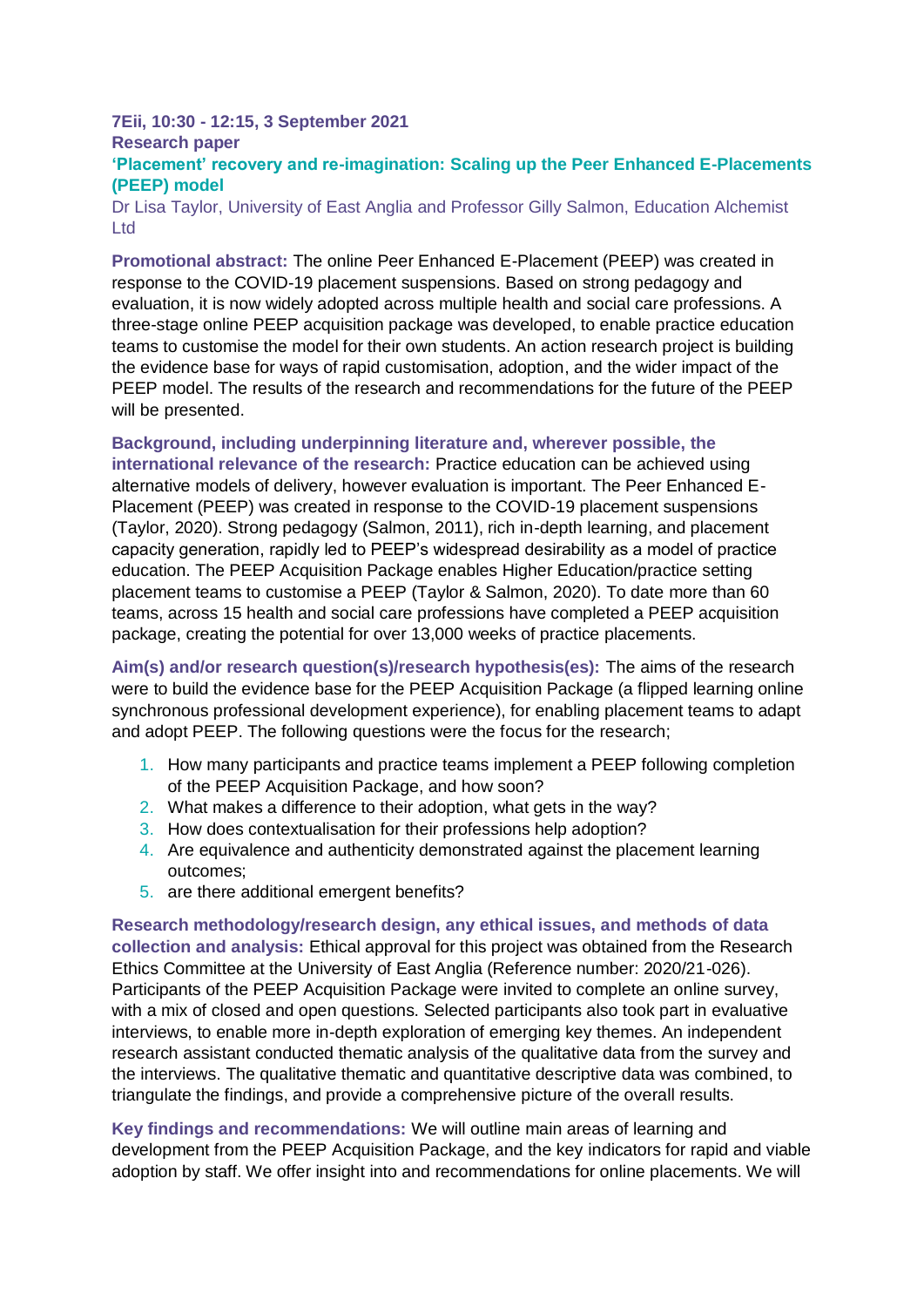demonstrate the evidence and processes for the adoption of PEEP as an alternative placement model for health and social care students, as a rich in-depth practice education learning experience. We will clarify the ways in which PEEP can assist with widespread placement capacity challenges. We provide wider commentary on the challenges and opportunities of the recovery of traditional placements through high quality online methods.

**Three key points to indicate how your work contributes to knowledge development within the selected theme:**

- The Peer Enhanced e-Placement (PEEP) offers an innovative practice education model for health and social care students, which has evaluated positively across multiple professional groups.
- The PEEP Acquisition Package gives placement provider teams the opportunity to link the pedagogical theory underpinning the PEEP design and structure for their own students, when adapting and adopting the PEEP. The PEEP model is being adopted by more than 15 professions, with the creation of over 13,000 weeks of potential placement capacity.
- The PEEP offers an innovative technology enhanced practice based, in depth quality learning experience for Health and Social Care students.

#### **References:**

Salmon, G. (2011) *E-moderating: The key to teaching and learning online* (3rd ed.). New York: Routledge.

Taylor, L. (2020) Occupational Therapy Virtual Practice Placement – Case Study Health Education England. Available at: [https://www.hee.nhs.uk/our-work/allied-health](https://www.hee.nhs.uk/our-work/allied-health-professions/occupational-therapy-virtual-practice-placement)[professions/occupational-therapy-virtual-practice-placement](https://www.hee.nhs.uk/our-work/allied-health-professions/occupational-therapy-virtual-practice-placement)

Taylor, L. & Salmon, G. (2020) Peer Enhanced E-Placement PEEP Model Conversation. Available at:<https://www.educationalchemists.com/placements.html#/>

**Keywords:** Practice Education, Pedagogy, Technology, Innovation, Online Learning.

**7Eiii, 10:30 - 12:15, 3 September 2021 Research paper What educational experiences do Pre-Registration Adult Nursing students find most effective to support their clinical decision-making**

Michael Kelleher, Northumbria University

**Promotional abstract:** The aim of this study was utilise a qualitative interpretive phenomenological approach to explore the perceptions of undergraduate Nursing students in their ability to make effective clinical decisions. Within this, the study initially sought to understand how clinical decision-making is understood and defined by the informants from their individual perception. The study then explored how their experience has influenced and impacted upon the informants' ability to make clinical decisions and which components of their educational experience have the most impact on developing confidence in their abilities.

**Background, including underpinning literature and, wherever possible, the international relevance of the research:** Within clinical practice, practitioners are faced with multiple decisions of varying complexity and urgency (Yuan *et al*., 2011). Effective clinical decision making becomes even more relevant to current and future practice as the Nursing and Midwifery Council's (NMC) Code of Professional Conduct (NMC, 2018) expects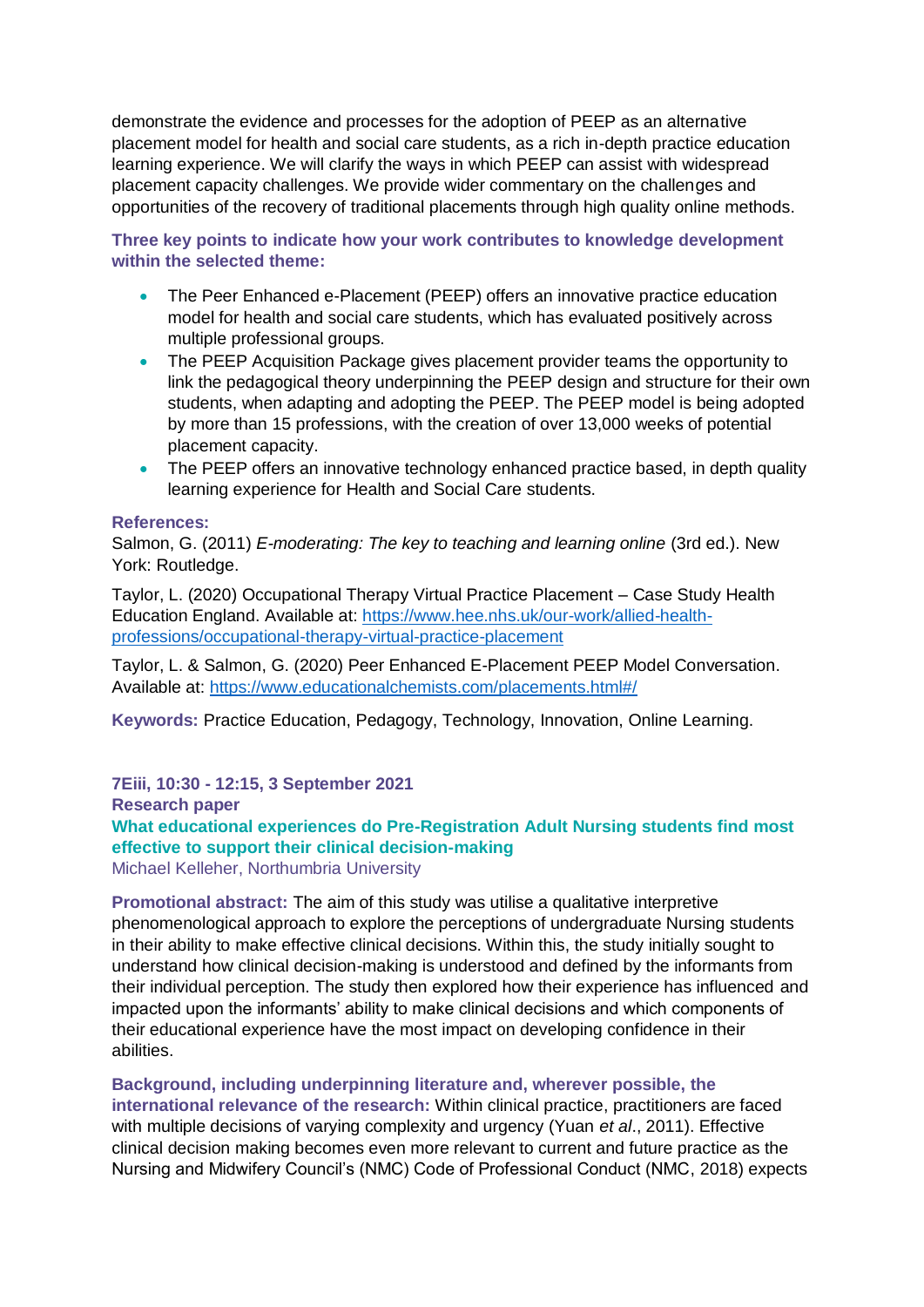practitioners to deliver care based on best available evidence or best practice. Current trends in Nurse Education place an emphasis on the production of creative, problem-solving practitioners who are able to act and think independently and employ skills imaginatively. Teaching of clinical decision-making has to be able to reflect the realities of practice and support student development through the utilisation of the most effective educational approaches.

**Aim(s) and/or research question(s)/research hypothesis(es):** The aim of this study was utilise a qualitative interpretive phenomenological approach to explore the perceptions of undergraduate Nursing students in their ability to make effective clinical decisions. Within this, the study initially sought to understand how clinical decision making is understood and defined by the informants from their individual perception. The study then explored how their experience has influenced and impacted upon the informants' ability to make clinical decisions and which components of their educational experience have the most impact on developing confidence in their abilities.

**Research methodology/research design, any ethical issues, and methods of data collection and analysis:** The informants were recruited as a purposive sample (n=7) from the Adult field undergraduate Nursing students who had completed the same experience of their undergraduate course to ensure they had a similar understanding of clinical decision making. The study employed paired semi-structured interviews lasting 30 to 45 minutes each, the initial interview took place during a period of study at the university. The second interview took place following this study period and a period of clinical practice. The interview transcripts were analysed using thematic content analysis and open coding techniques (Lincoln & Guba, 1985). Full ethical approval was gained for the study.

**Key findings and recommendations:** Initial interview findings showed that while the respondents recognised elements of the clinical decision-making process, they were often not aware of applying any formal decision-making models to their practice. Within the second interview the respondents showed more awareness of process suggesting a degree of co-construction within the data. When exploring the influences on decision making the key themes that emerged were the facilitation of learning, influences on decision making and future learning models. Sub themes within the main themes included self, situation, patient safety and confidence.

#### **Three key points to indicate how your work contributes to knowledge development within the selected theme:**

- 1. Within the theme of future learning models the respondents identified integrated patterns of education and practice delivery that could support their ongoing learning.
- 2. Respondents identified patient safety as a key influence on their decision making.
- 3. Within the facilitation of learning in both practice and education settings respondents recognised the facilitator remains key to development of skill and confidence.

#### **References:**

Lincoln, Y.S. & Guba, E. (1985) *Naturalistic inquiry*. Thousand Oaks, California: Sage.

Nursing Midwifery Council (2018) *The Code: Professional standards for practice and behaviour for nurses, midwives and nursing associates.* London: NMC. Available at: [https://www.nmc.org.uk/globalassets/sitedocuments/nmc-publications/nmc-code.pdf.](https://www.nmc.org.uk/globalassets/sitedocuments/nmc-publications/nmc-code.pdf)

Yuan, H.B., Williams, B.A. & Fang, J.B. (2011) 'The contribution of high fidelity simulation to nursing students' confidence and competence: a systematic review.' *International Nursing Review*, 1, 26-33.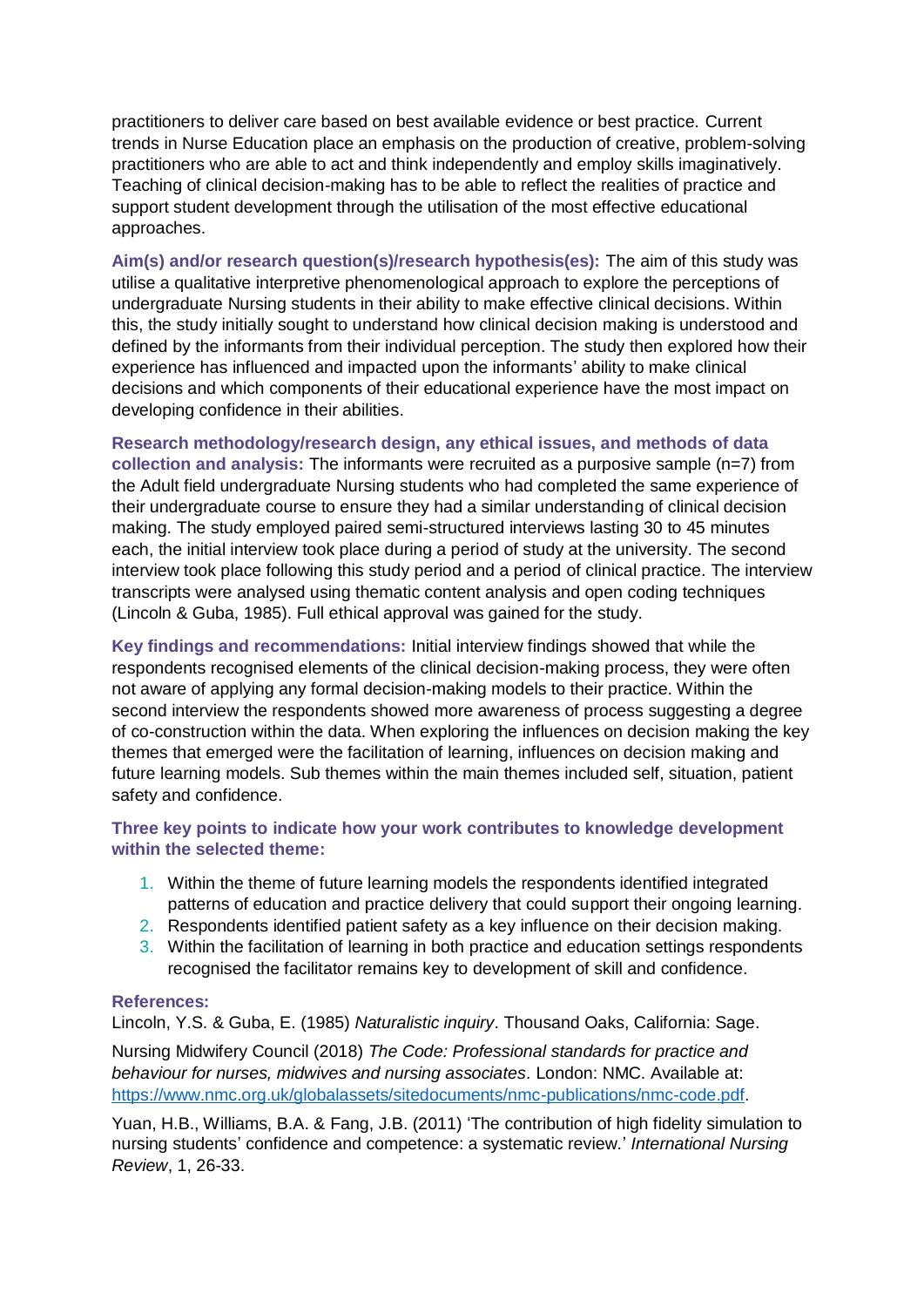**Keywords:** Clinical Decision-Making, Pre-Registration Education.

#### **7Eiv, 10:30 - 12:15, 3 September 2021 Innovation paper**

**Developing a simulated clinical placement in a global pandemic** Jan Williams, Mark Murphy and Dr Amanda Garrow, Liverpool John Moores University

**Promotional abstract:** This presentation will describe the development of a four-week simulation placement replacing a clinical allocation for first year Paediatric, Mental Health and Adult Nursing students (n=400). The simulation placement forms part of an innovative Pre-Registration programme validated by the Nursing and Midwifery Council (NMC) in 2019, and is the first of its kind to be awarded the HEE placement tariff in the UK. The onset of the global pandemic required rapid adaptations. This presentation will illustrate some of the creative solutions to delivery and assessment strategies that were developed. In addition, student evaluations of this experience and lessons learned will be shared.

**Background, context and evidence base for the innovation, including, where possible, its international relevance:** The growth of simulation in Nursing curricula has been influenced by increased student numbers and decreased clinical placements (Cobbett & Snelgrove-Clarke, 2016). The Nursing & Midwifery Council (NMC) endorsed the use of simulation to replace up to 300 clinical practice hours in 2007, however, this is the first time in the UK that a simulated placement has been developed to replace a four-week clinical allocation. The global pandemic shrank the number of available traditional placements for students; necessitating an innovative response to ensure students could continue their clinical learning and decrease the demand on overstretched clinical services.

**Aim/focus of the innovation:** It was important to ensure the 400 students in the cohort received an effective, realistic and immersive placement experience that met the NMC standards (2018) and followed the INASCL good practice guidelines (2017). The design of this simulation placement also had to consider available resources and faculty. Due to COVID-19 restrictions of social distancing and building space, face-to-face contact had to be reduced from 50% to less than 5% and creative solutions developed. This new approach utilised novel blended methods, encompassing both face-to-face and e-simulation, to create a unique and interactive experience.

**Implementation of the innovation:** To ensure relevance to practice, all areas of delivery were mapped directly to the NMC education standards (NMC, 2018). Content and delivery was informed via a multi-disciplinary approach involving all nursing fields. In addition, the Technology Enhanced Learning team were critical in the design and delivery of the project. To give meaning and value to the content, a narrative pedagogy approach was adopted, including stages of pre-briefing, scenario and debrief, followed by 'real-world' student activity which related directly to practice. A 'Simulated Hospital Trust' hosted each day's activities, in virtual clinical areas, with virtual patients and condition-specific scenarios.

**Methods used to assess the innovation:** Throughout the placement student learning was assessed in a number of ways. For example, communication skills were assessed via a telephone call where a patient's spouse called the simulated ward to enquire on their progress. Students were expected to receive the phone call and respond in a professional manner acknowledging their limitations. Individual formative feedback was provided. Student placement documents were completed evidencing achievement of core proficiencies and field exposures. It was evident in the qualitative feedback and satisfaction scores that overall students felt well prepared for clinical placement.